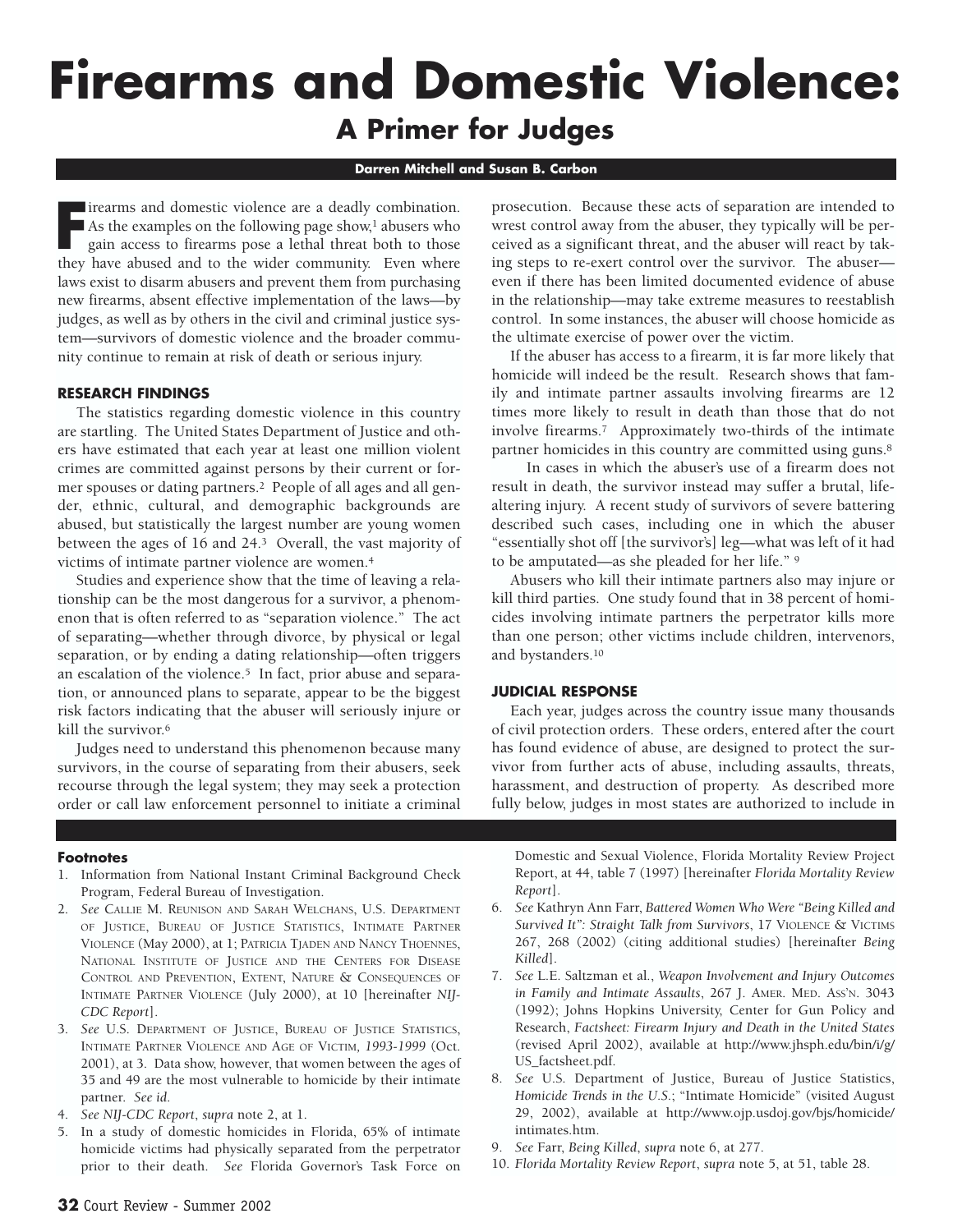# **THE RISKS ARE REAL**

July 2001: A man attempting to purchase a gun fills out the required federal form so that the Federal Bureau of Investigation can complete a criminal background check. During the check, the FBI determines that the purchaser is subject to a protection order that may prohibit him from purchasing the gun under federal law. The records do not indicate, however, whether the required relationship between the purchaser and the protected person exists. Despite contacting the court that issued the protection order, the clerk of court's office, the sheriff's office, and the police department in the issuing jurisdiction, the FBI cannot obtain the necessary information within the requisite three-business-day period and the gun shop is able to sell the gun to the purchaser. One hour later, the purchaser uses the gun to murder the person who obtained the protection order, his former live-in girlfriend. The FBI learns too late that the transaction was illegal under federal law.

December 2001: On Christmas Day, a man murders his wife and 13-year-old daughter with a firearm. He was able to purchase the gun without a criminal background check because he possessed a concealed weapon permit that had been issued several years earlier by a state court. A few months before the murders, the very court that granted the permit had issued a protection order against the murderer and had arraigned him on domestic battery charges. The protection order disqualified the murderer from purchasing or possessing a firearm, but the court never revoked the concealed weapon permit and the protection order had not been entered into any registry. The murdered wife and daughter were the protected parties on the protection order.

January 2002: A man shoots and kills a law school dean and injures others. The killer had been arrested on charges of domestic battery in August 2001 and had been released without bail conditions restricting firearm possession. The gun used in the murder was found with the gun store tags intact.

their protection orders provisions that deny a respondent access to firearms. Additionally, some state laws authorize removal of firearms in misdemeanor cases of domestic violence, including at the time of bail, arraignment, or conviction.

Over the past decade, judges have received unprecedented training about domestic violence. Often missing from the curriculum, however, has been the issue of firearms, and how the surrender, return, or denial of firearms is related to domestic violence civil and criminal cases. The issue may be ignored because judges in jurisdictions without state law on the issue believe that it is federal law, and they needn't worry about that, or because judges have philosophical differences of opinion about the propriety or efficacy of state and federal laws on the subject. Whatever the reason, judges will be unable to fulfill their judicial responsibilities if they do not educate themselves about the various restrictions that Congress and state legislatures have enacted to limit certain defendants' access to firearms in order to promote public safety and prevent death

and severe injuries in domestic abuse cases.

The specific requirements regarding removal of firearms under state and federal law will be discussed in detail below. In some cases, removal is discretionary; in others, it is mandatory. It is crucial for judges to understand the circumstances under which state and federal laws provide that firearms *must* be removed. However, judges should also be sensitive to the rationale behind provisions for discretionary removal and ensure that, at the very least, they conduct an appropriate colloquy from the bench in the event firearms are *not* removed. Given the safety issues discussed above, survivors and the public at large may be at considerable risk if abusers retain access to firearms, even under circumstances where removal is discretionary. Consequently, the decision to allow an abuser to retain firearms should be made only after careful consideration of all the facts and circumstances of the particular case.

This article is intended to provide judges with an overview of the state and federal laws that address domestic violence and firearms. Because knowledge of the governing laws alone is insufficient to enable judges to take meaningful steps to safeguard survivors and the community, we also provide several examples of good judicial practices that can facilitate effective implementation and enforcement of the laws. We hope that judges around the country, irrespective of the unique features of their jurisdictions' laws, can integrate these prudent practices into their daily work.

## **THE APPLICABLE LAWS**

Laws at both the state and federal levels prohibit abusers and stalkers from possessing firearms and ammunition. Many states have enacted laws that specifically authorize judges to prohibit firearm possession or to order seizure of illegally possessed firearms under certain circumstances, such as where an abuser used or threatened to use a firearm during an incident of abuse or where the abuser is subject to an active protection order. At the federal level, recently enacted provisions of the Gun Control Act, 18 U.S.C. § 921 et seq., prohibit firearm possession by abusers who are subject to an order of protection satisfying certain requirements or who have been convicted of a qualifying misdemeanor crime of domestic violence. These state and federal laws reflect a growing understanding and consensus among the voting public and their elected representatives that abusers present a heightened threat to survivors when they have access to a firearm.

In this section, we present an overview of the firearm prohibitions enforceable by judges under state law, followed by a discussion of the federal firearm laws relating to domestic violence. Then, before turning to an examination of the recommended judicial practices regarding firearm laws and domestic violence, we explore the sometimes confusing relationship between the state and federal firearm laws, as well as the roles and responsibilities of state court judges regarding their enforcement.

## **State Laws**

Over the past several years, state legislatures throughout the country have enacted laws that restrict domestic violence perpetrators' access to firearms and ammunition. Not surprisingly, the states have taken a wide variety of approaches to the issue, some imposing mandatory prohibitions on certain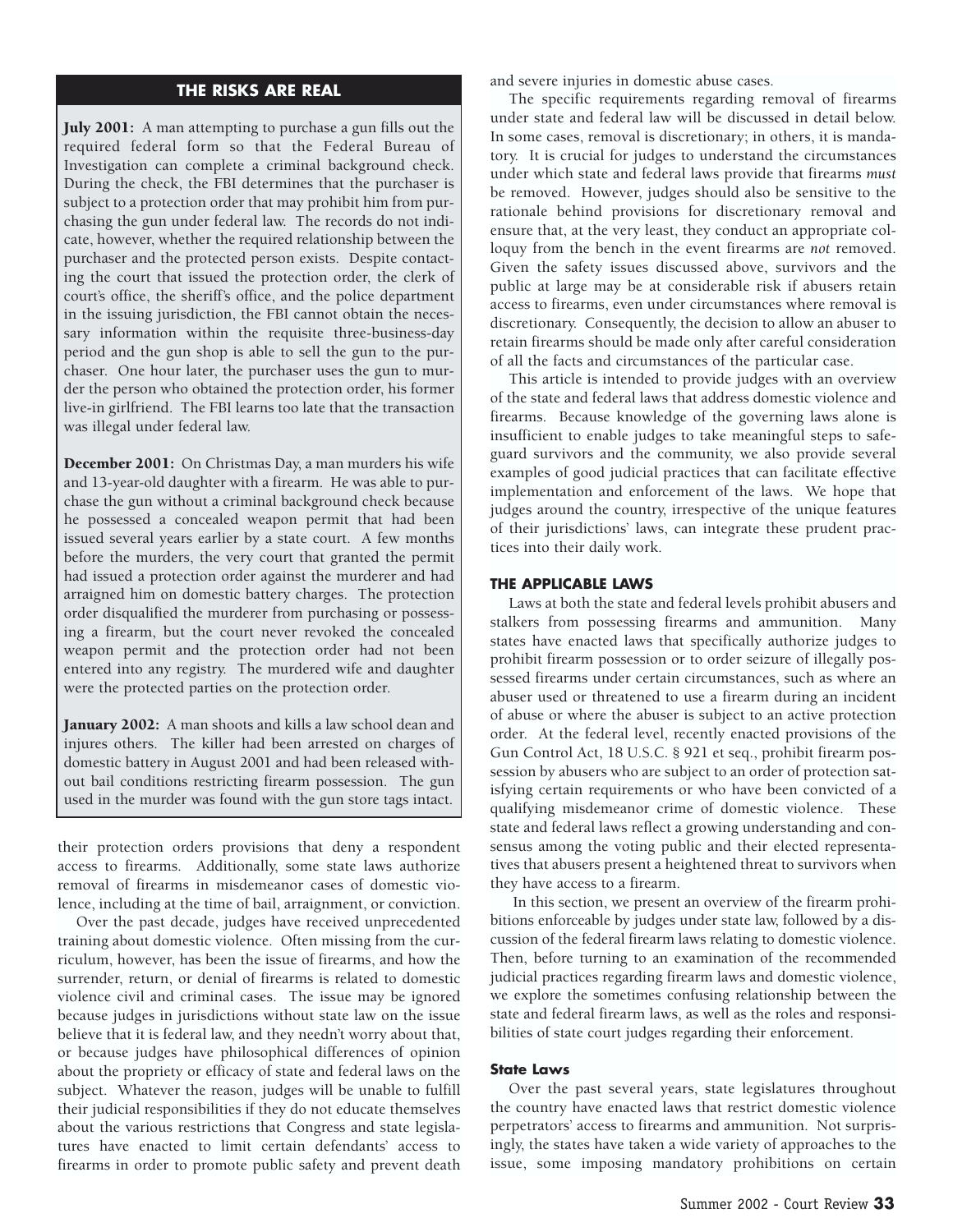**In many states, a firearm prohibition is a mandatory condition imposed on all defendants charged with a domestic violence crime.**

#### **Civil System**

In at least nine states, entry of a civil domestic violence protection order meeting certain criteria subjects the respondent to a *mandatory* prohibition on the possession of firearms.11 For instance, Florida law prohibits possession of a firearm or ammunition by a person subject to a valid final protection order that enjoins that person from committing acts of domestic violence,12 while New Hampshire law requires relinquishment of firearms and ammunition by a respondent if the court finds that the respondent represents a credible threat to the safety of the survivor.13 In states that have a mandatory prohibition, judges do not have any discretion over whether the prohibition applies; in some instances, however, a specific finding may be required to trigger the prohibition under state law.

offenders and others leaving the power to disarm offenders largely to the court's discretion. This section provides a brief overview of the types of firearm prohibitions that have been enacted by the states, including both those enforceable by civil-court judges and those enforceable by judges who hear

criminal matters.

A more common approach is to give judges issuing civil protection orders the discretion to include a provision prohibiting firearm possession within the order.14 In a few states, such provisions may be included in both temporary, ex parte protection orders and in final orders entered after the respondent has had an opportunity to be heard. Some states also authorize judges to include a prohibition against purchasing or otherwise acquiring a firearm for the duration of a protection order.15

Some states, recognizing that an abuser who possesses a license or permit to carry firearms may be able to circumvent a state or federal law firearm prohibition by evading a background check, authorize judges to order the respondent to surrender the permit or license for the duration of a protection order.16 For instance, under New York law the court is required to suspend any existing license possessed by the respondent and to order the respondent ineligible for such a license upon issuance of a protection order if the court finds that the conduct that led to issuance of the order involved the infliction of serious physical injury, the use or threatened use of a deadly weapon or dangerous instrument, or behavior constituting a violent felony.17

Some of the firearm prohibitions described above are subject to exceptions intended to allow law enforcement officers to possess firearms despite being subject to an order that would otherwise disqualify a respondent from possession. For instance, the mandatory firearm prohibition imposed by Wisconsin law against a person subject to a domestic violence restraining order does not apply to peace officers if they are required to possess a firearm while on or off duty.18 As discussed more fully below, one of the federal statutes that prohibits firearm possession is also subject to an exception for law enforcement officers and military personnel.

# **Criminal System**

Judges hearing criminal matters in many states also have legal authority to deny domestic violence perpetrators access to firearms. Depending on the state, the prohibition may be imposed as a bail or other condition of release, or it may be included as a probation condition. In some states, a firearm prohibition is a mandatory condition imposed on all defendants charged with a domestic violence crime.19 In other states, a firearm prohibition is highly favored and must be imposed absent a special finding by the judge.20 In still other states, a prohibition is required only if the judge makes certain findings regarding the likelihood that the defendant will use a firearm in further acts of violence.21

Upon conviction of a domestic violence crime, defendants in many states become subject to a firearm prohibition, although in some cases a firearm must have been used in the offense.22 In most cases, the prohibition is mandatory, but at least one state (Minnesota) makes the prohibition discre-

- 11. *See* CAL. FAM. CODE § 6389(a) (2002); DEL. CODE ANN. TIT. 11, § 1448(a) (2002); FLA. STAT. CH. 790.233 (2002); HAW. REV. STAT. § 134-7(2002); MD. CODE ANN., ART. 27, § 445(d)(2)(v) (2002); N.H. REV. STAT. § 173-B:5 (2002); VA. CODE ANN. § 18.2-308.1:4(A) (2002); W. VA. CODE § 61-7-7 (2002); WIS. STAT. § 813.12 (2002).
- 12. *See* FLA. STAT. CH. 790.233 (2002).
- 13. *See* N.H. REV. STAT. § 173-B:5 (2002).
- 14. *See* ALASKA STAT. § 18.66.100 (2002); ARIZ. REV. STAT. ANN. § 13- 3602 (2002); 725 ILL. COMP. STAT. 5/112A-14(b)(14.5) (2002); IND. CODE ANN. § 34-26-5-9(c)(4) (2002); MD. FAM. LAW CODE ANN. § 4-506(d)(12) (2002); MICH. STAT. ANN. § 600.2950(1)(e) (2002); MONT. CODE ANN. § 40-15-201 (2002); N.J. REV. STAT. §§ 2C:25-28, 2C:25-29(16) (2002); OR. REV. STAT. § 30.866 (2002); 18 PA. CONS. STAT. ANN. § 6105(c)(6) (2002); TEX. FAM. CODE § 85.022(e) (2002); UTAH CODE ANN. § 30-6-4.2 (2002); W. VA. CODE § 48-27-403 (2002).
- 15. In states that do not explicitly authorize firearm removal as part of a protection order, judges may be able to use the "catch-all" relief

provision available in many protection order codes to order that the respondent not possess firearms for the duration of the order.

- 16. *See* MASS. GEN. LAWS ANN. CH. 209A, § 3C (2002); N.Y. FAM. CT. ACT § 842-a(1)-(2) (2002); 23 PA. CONS. STAT. § 6108(A)(7) (2002); TEX. GOV'T CODE ANN. § 411.187 (2002).
- 17. *See* N.Y. FAM. CT. ACT § 842-a(1)-(2) (2002).
- 18. *See* WIS. STAT. § 813.12(2002); *see also* TEX. FAM. CODE § 85.022 (2002).
- 19. *See* COLO. REV. STAT. ANN. § 18-1.3-204 (2002); FLA. STAT. CH. 790.065(c)(1) (2002); HAW. REV. STAT. § 806-11 (2002).
- 20. *See* CAL. PENAL. CODE § 646.93(c)(3) (2002); 725 ILL. COMP. STAT. 5/110-10 (5) (2002).
- 21. *See* N.Y. CRIM. PROC. LAW § 530.14(1)(b) (2002); N.D. CENT. CODE § 14-07.1-13 (2002).
- 22. *See, e.g.*, DEL CODE. ANN. TIT. 11 § 1448(a) (2002); FLA. STAT. CH. 790.065 (2002); MD. CODE ANN. ART. 27, § 445 (2002); MONT. CODE ANN. § 45-5-206(7) (2002); TEX. P. CODE § 46.04(2)(b) (2002); W. VA. CODE § 61-7-7 (2002).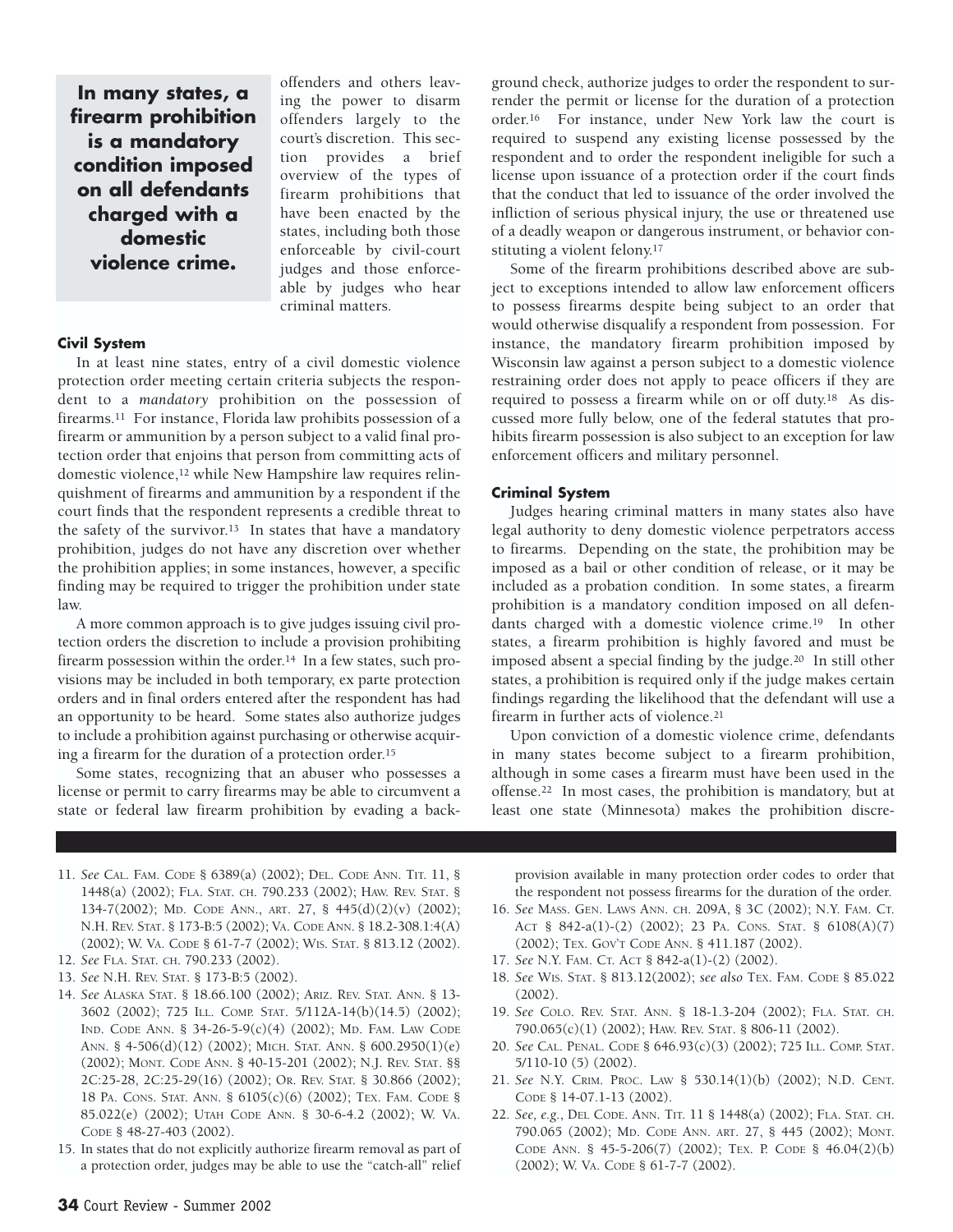tionary and requires that the court make written findings to support an order not to possess firearms.<sup>23</sup>

## **Federal Laws**

Congress has also recognized the importance of restricting domestic violence abusers' access to firearms. In 1994, along with the passage of the original Violence Against Women Act (VAWA),24 Congress enacted the first federal legislation to address this issue directly. The new law, which amended the Gun Control Act of 1968 and is codified at 18 U.S.C. section  $922(g)(8)$ , makes it a federal crime for a person who is subject to a qualifying protection order to possess a firearm or ammunition, or to ship or receive a firearm or ammunition in interstate or foreign commerce. To qualify under section 922(g)(8), a protection order must:

- (1) have been issued after a hearing of which the respondent received actual notice, and at which the respondent had an opportunity to participate;
- (2) restrain the respondent from harassing, stalking, or threatening an intimate partner of the respondent or child of such intimate partner or the respondent, or engaging in other conduct that would place an intimate partner in reasonable fear of bodily injury to the partner or child; and
- (3) either include a finding that the respondent represents a credible threat to the physical safety of such intimate partner or child *or* by its terms explicitly prohibit the use, attempted use, or threatened use of physical force against such intimate partner or child that would reasonably be expected to cause bodily injury.25

The federal law defines the term "intimate partner" for purposes of section  $922(g)(8)$  as a spouse or former spouse of the respondent, a person who is a parent of the child of the respondent, or a person who cohabits or has cohabited with the respondent.26

Provided that these requirements have been satisfied, mere possession of a firearm or ammunition will subject a defendant to prosecution under section  $922(g)(8)$ . The order itself need not prohibit possession of firearms, and the respondent need not have violated the order itself in any way. The federal law does, however, require that the possession be "knowing" to support a prosecution.<sup>27</sup> Section  $922(g)(8)$  applies only for the duration of the qualifying protection order.

In addition to section  $922(g)(8)$ , the 1994 amendments to the Gun Control Act included 18 U.S.C. section 922(d)(8), which makes it a federal crime to sell or transfer a firearm or ammunition to a person knowing or having reasonable cause to believe that the person is subject to a qualifying protection order. The same requirements discussed above in reference to section  $922(g)(8)$  apply to protection orders under section 922(d)(8).28 The intent behind section 922(d)(8) takes on special significance for state court judges when respondents petition a court for the return of guns that have been seized pursuant to state or federal law. If the court knows or has reasonable cause to believe that the respondent is subject to

**The "Lautenberg Amendment" . . . added persons who have been convicted of certain misdemeanor crimes of domestic violence to the list of those barred by the federal law from purchasing or possessing firearms**

**. . . .**

an active protection order that satisfies section 922(d)(8) (as where a criminal court is petitioned for return of weapons but is aware of a qualifying protection order issued by a sister civil court), it should not return the firearms. As described more fully below, good judicial practice would be to search, prior to returning any firearms, all available records to determine whether a person is subject to a firearms disqualification under state or federal law.

A limited exception to sections 922(g)(8) and 922(d)(8) exists for law enforcement officers, armed forces personnel, and other local, state, and federal employees who are required to use weapons as part of their official duties. Under 18 U.S.C. section  $925(a)(1)$ , sometimes referred to as the "official-use" exemption," the prohibitions in sections  $922(g)(8)$  and 922(d)(8) do not apply to firearms that are received or possessed by such individuals for use in performing official duties on behalf of a federal, state, or local agency. Personal weapons, however, are not covered by the exemption.29

In 1996, Congress enacted the second important amendment to the Gun Control Act related to domestic violence. Known as the "Lautenberg Amendment," the new law added persons who have been convicted of certain misdemeanor crimes of domestic violence to the list of those barred by the federal law from purchasing or possessing firearms and ammunition. The prohibition, found at 18 U.S.C. section  $922(g)(9)$ , has been particularly controversial because it applies to misdemeanors and does not include an official-use exemption for law enforcement and military personnel.

- 24. The Violence Against Women Act of 1994, Pub. L. No. 103-322, Title IV, 108 Stat. 1902-55 (codified in scattered sections of 8 U.S.C., 18 U.S.C., and 42 U.S.C.).
- 25. *See* 18 U.S.C. § 922(g)(8)(A)-(C) (2002).
- 26. *See* 18 U. S.C. § 921(a)(32) (2002).
- 27. *See* 18 U.S.C. § 924(a)(2) (penalty imposed for "knowingly" violating section  $922(g)(8)$ ).
- 28. *See* 18 U.S.C. § 922(d)(8)(A)-(B).
- 29. *See* Letter from Stephen R. Rubenstein, Associate Chief Counsel,

Bureau of Alcohol, Tobacco and Firearms, U.S. Department of the Treasury, to Charles Higgenbotham, International Association of Chiefs of Police (Feb. 12, 2001) (on file with authors); *see also* National Instant Criminal Background Check Program, Federal Bureau of Investigation, *Frequently Asked Questions Regarding Federal Firearms Prohibitions Resulting from Protection Orders, 18 U.S.C. 922(g)(8), and Misdemeanor Crimes of Domestic Violence, 18 U.S.C. 922(g)(9),* Presentation to the National Council of Juvenile and Family Court Judges, at 5 (July 16, 2002) [hereinafter *NICS Frequently Asked Questions*].

<sup>23.</sup> *See* MINN. STAT. § 609.2242(3)(c) (2002).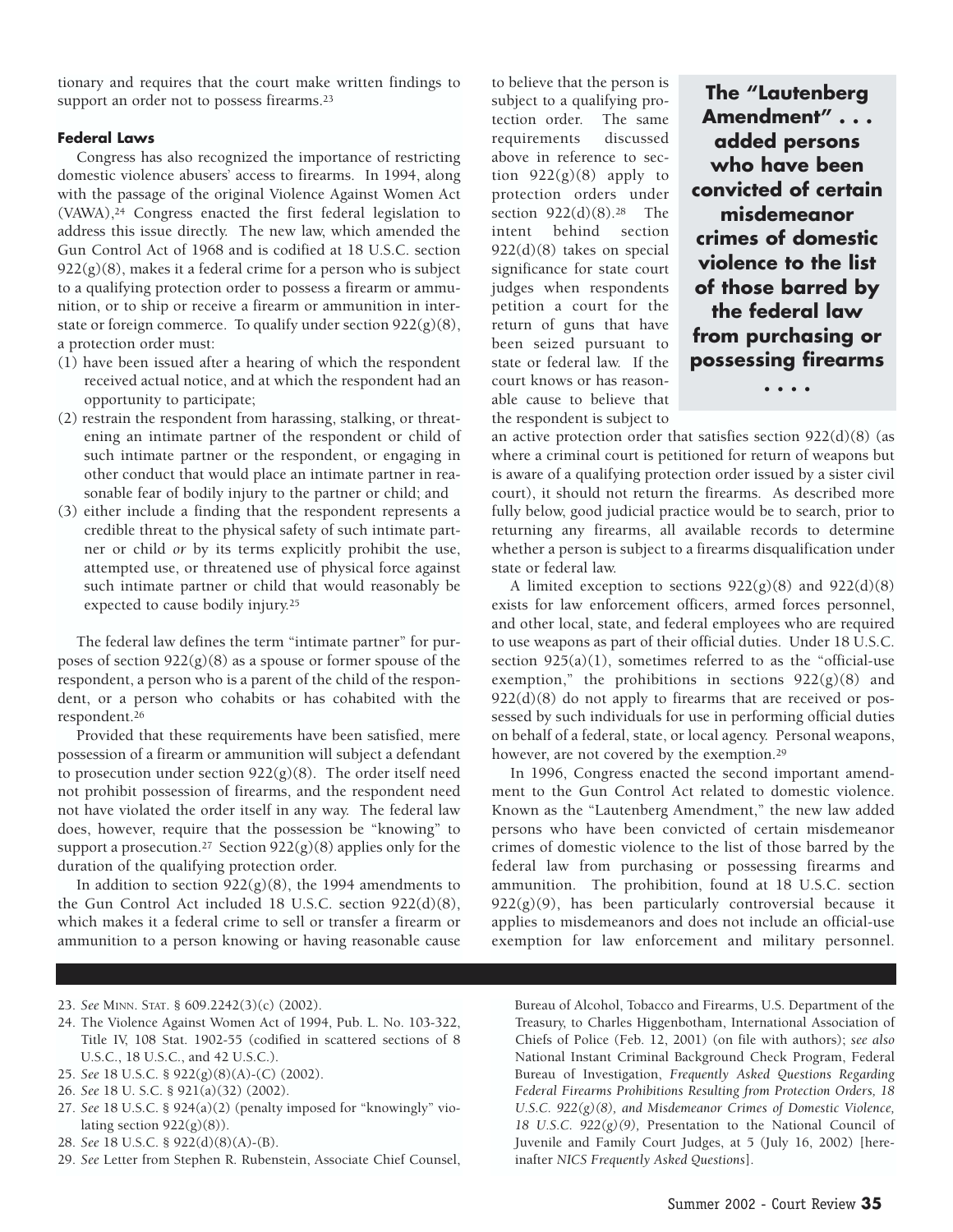**The federal firearms statutes related to domestic violence have withstood an onslaught of legal challenges in virtually every federal circuit.**

Despite several court challenges, section  $922(g)(9)$  has withstood judicial scrutiny and remains good law.

Which misdemeanor crimes qualify under section  $922(g)(9)$ ? The definition of a misdemeanor crime of domestic violence requires that the offense be a misdemeanor under federal or state law and have, as an element, the use or attempted use of physical force or the threatened use of a deadly weapon.30 In addition, a misdemeanor con-

viction qualifies only if one of the enumerated relationships exists between the perpetrator and the victim of the crime. Specifically, the perpetrator must be a current or former spouse, parent, or guardian of the victim; a person who shares a child in common with the victim; a person who is cohabiting or has cohabited with the victim as a spouse, parent, or guardian; or a person similarly situated to a spouse, parent, or guardian of the victim.31

The federal law also imposes two due-process-related requirements, namely that the perpetrator must have been represented by counsel (or have knowingly and intelligently waived that right) and that if the perpetrator was entitled to a jury trial, either the case was tried by a jury or the perpetrator knowingly and intelligently waived that right.32

It is important to note that only a "conviction" triggers the section  $922(g)(9)$  prohibition. The variety of state court practices employed to streamline the criminal judicial process can make it difficult to discern whether an adjudication is indeed a "conviction" as required by the federal law. The problem often arises where some form of delayed adjudication is available to state courts, as where an "adjournment in contemplation of dismissal" may be entered.33 By regulation, the question of whether a qualifying "conviction" exists is made by reference to the governing *state* law: if the form of adjudication is considered a conviction under state law, it will qualify as a "conviction" and support prosecution under section  $922(g)(9)$ .<sup>34</sup> In many, if not most, circumstances, a delayed adjudication will not be considered a conviction under state law, so to the extent judges accept such pleas they should keep in mind that one of

the collateral consequences is that the federal firearm prohibition may not apply against the perpetrator.

Although section  $922(g)(9)$  imposes a lifetime ban on firearm possession following a qualifying misdemeanor conviction, the statute does provide that firearm possession rights may be restored under limited circumstances. Specifically, the conviction must be "expunged or set aside" or it must be "an offense for which the person has been pardoned or has had civil rights restored (if the law of the applicable jurisdiction provides for the loss of civil rights under such offense)."35

Federal courts have consistently held that section  $922(g)(9)$ applies to misdemeanor convictions that occurred prior to the 1996 enactment of the Lautenberg Amendment. The courts have rejected challenges based upon the Ex Post Facto clause of the U.S. Constitution, ruling that so long as the illegal act of firearm possession occurs after the enactment date, the law does not retrospectively punish acts that were legal prior to the enactment date.36

Unlike section  $922(g)(8)$ , section  $922(g)(9)$  is not subject to the "official-use exemption" for law enforcement and military personnel.37 Consequently, a law enforcement officer or member of the military who has been convicted of a qualifying misdemeanor crime of domestic violence is subject to a lifetime ban on firearm possession, including possession of official-duty weapons. Thus, departments may need to terminate or reassign officers who become subject to the ban.38

As part of the Lautenberg Amendment, Congress also enacted 18 U.S.C. section 922(d)(9), which prohibits the sale or transfer of a firearm or ammunition to a person if the transferor knows or has reasonable cause to believe that the person has been convicted of a misdemeanor crime of domestic violence.39 The definition of misdemeanor crime of domestic violence is the same as that which applies to section  $922(g)(9)$ .<sup>40</sup>

### **Challenges to the Federal Firearm Laws**

The federal firearm statutes related to domestic violence have withstood an onslaught of legal challenges in virtually every federal circuit. Defendants have sought to overturn their convictions using a plethora of legal theories, including several constitutional challenges. To date, the federal courts have rejected every such challenge, and the statutes remain on solid legal ground.

Defendants have repeatedly invoked the notice and due process requirements of the Fifth and Fourteenth Amendments

- 30. *See* 18 U.S.C. § 921(33)(A) (2002).
- 31. *See id.* That is not to say that the criminal offense must be named "domestic assault" or "spousal abuse," or even that it have as an element the requisite relationship between the perpetrator and the victim; rather, to qualify under the federal law one of the enumerated relationships must have existed in fact. *See, e.g.*, United States v. Meade, 175 F. 3d 215, 218-221 (1st Cir. 1999).
- 32. *See* 18 U.S.C. § 921(33)(B)(i) (2002).
- 33. *See* N.Y. FAM. CT. ACT § 315.3(2002).
- 34. *See* 27 C.F.R. § 178.11.
- 35. 18 U.S.C. § 921(33)(B)(ii). In addition, if the pardon, expungement, or restoration of civil rights expressly provides that the person may not ship, transport, possess, or receive firearms, then the restriction against firearms possession continues. *See id*.
- 36. *See, e.g.*, United Sates v. Mitchell, 209 F. 3d 319, 322-23 (4th Cir. 2000), *cert. denied*, 531 U.S. 849 (2000).
- 37. *See* 18 U.S.C. § 925(a)(1) (specifically excluding sections  $922(g)(9)$  and  $922(d)(9)$ ).
- 38. *See* John W. Magaw, Director, Bureau of Alcohol, Tobacco and Firearms, U.S. Department of the Treasury, "Open Letter to All State and Local Law Enforcement Officials" (visited August 20, 2002), available at http://www.atf.treas.gov/firearms/domestic/ opltrleo.htm.
- 39. Therefore, a court should not authorize the return of a firearm to a person that the court knows or has reasonable cause to believe has been convicted of a qualifying misdemeanor crime of domestic violence.
- 40. *See* 18 U.S.C. § 921(33).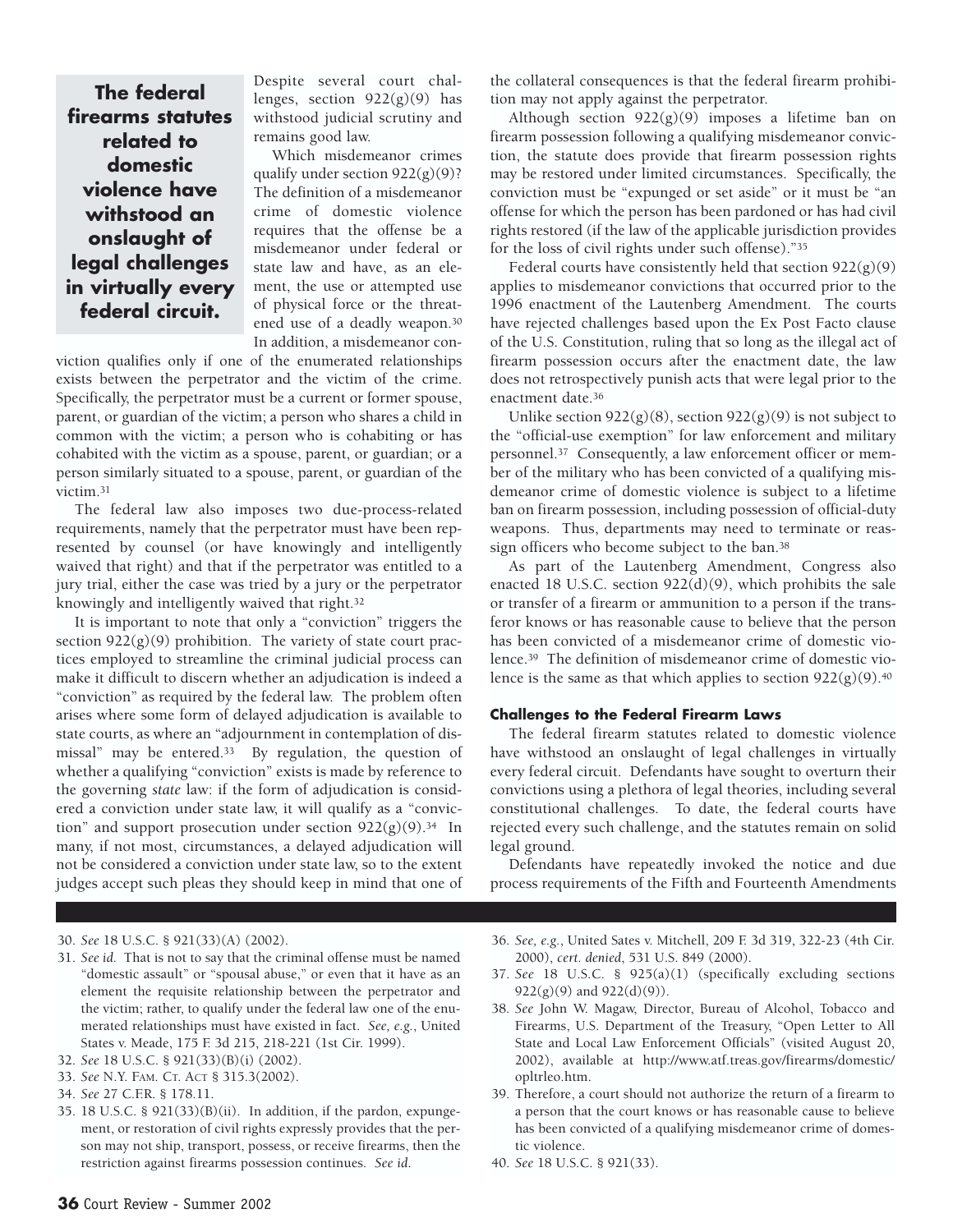to attack the constitutionality of both 18 U.S.C. sections  $922(g)(8)$  and  $(g)(9)$ . Without exception, the federal courts have ruled that even if a defendant was unaware of the existence of the federal law, the "ignorance of the law is no excuse" doctrine governs.<sup>41</sup> Thus, while it may be good judicial practice to advise defendants of these laws, such notice is not a requirement.

Defendants have also contended that the statutes are beyond Congress's power under the Commerce Clause, a challenge that the courts have rejected because both sections  $922(g)(8)$  and  $922(g)(9)$  include a "jurisdictional element," namely, the requirement that the firearm or ammunition must have been "shipped or transported in interstate or foreign commerce."42 Likewise, Tenth Amendment challenges have failed because the federal courts have ruled that the statutes are federal criminal statutes that are to be implemented by federal authorities, not state authorities, and so they neither "commandeer" state governments into serving federal purposes nor implicate the states' rights to regulate domestic relations.43

The Second Amendment provided the basis for the most highly publicized challenge to the federal firearm statutes since their enactment. In 1998, Dr. Timothy Joe Emerson was indicted in a Texas federal district court for possession of firearms in violation of 18 U.S.C. section  $922(g)(8).44$  Dr. Emerson had purchased a firearm while he was subject to a protection order issued by a Texas state court that prohibited him from harming or threatening to harm his wife or the couple's four-year-old daughter. Dr. Emerson, who was arrested after he allegedly brandished the firearm in front of his wife and daughter, moved to dismiss the indictment, asserting among other things that section 922(g)(8) violates the Second Amendment. The district court granted the motion to dismiss, finding that the Second Amendment recognizes an individual right to own and possess firearms and concluding that section 922(g)(8) was unconstitutional because it criminalizes protected conduct based upon a state civil court order with no particularized findings.45

The district court decision set the stage for the government's appeal to the U.S. Court of Appeals for the Fifth Circuit. In a lengthy decision, two of the three judges on the panel that heard the appeal agreed with the district court that the Second Amendment confers on individuals the right to bear arms.<sup>46</sup> In so doing, the majority departed from the conclusion reached by every other federal appellate court to decide the question.47 The *Emerson* majority did, however, uphold the constitutionality of section  $922(g)(8)$  as applied to Emerson, finding that the law is a sufficiently "limited, narrowly tailored specific exception or restriction" to the Second Amendment right.<sup>48</sup> Emerson subsequently appealed the decision to the U.S. Supreme Court, which denied certiorari on June 10, 2002.49

**In practice, the system is imperfect, and a disconcertingly large number of abusers have been able to obtain a firearm**

**. . . .**

## **The National Instant Criminal Background Check System (NICS)**

In 1993, Congress enacted a new law intended to prevent prohibited persons from purchasing firearms from dealers. That law, the Brady Handgun Violence Prevention Act (Brady Act),50 requires all federally licensed gun dealers to obtain a criminal background check of all purchasers before completing a sale. In most cases, the required background check is to be made using the National Instant Criminal Background Check System, or "NICS," which comprises several computer databases managed by the Federal Bureau of Investigation.<sup>51</sup> Among other things, the FBI search includes an examination of the federal database that contains information about statecourt-issued protection orders (the National Crime Information Center Protection Order File) and state criminal history records. During the course of the background check, the FBI conducts a search to determine whether the sale of the firearm would violate any applicable state or federal laws.52 By statute, the FBI search is limited to three business days; if no state or federal prohibitions are uncovered within that period, the sale is allowed to proceed by default.<sup>53</sup>

In theory, the NICS background check should prevent an abuser who is prohibited from possessing a firearm under state or federal law from buying one from a licensed gun dealer. In practice, the system is imperfect, and a disconcertingly large number of abusers have been able to obtain a firearm in violation of federal law because the FBI could not complete its investigation within three business days.54 There are, however,

- 41. *See, e.g.*, United States v. Kafka, 222 F. 3d 1129, 1130-31 (9th Cir. 2000) (and cases cited therein); Mitchell, *supra* note 36, at 323- 24 (and cases cited therein).
- 42. *See, e.g*., United States v. Napier, 233 F. 3d 394, 399-402 (6th Cir. 2000) (and cases cited therein).
- 43. *See, e.g*., United States v. Jones, 231 F. 3d 508, 515 (9th Cir. 2000); United States v. Wilson, 159 F. 3d 280, 287-88 (7th Cir. 1998).
- 44. *See* United States v. Emerson, 270 F. 3d 203, 211-12 (5th Cir. 2001), *cert. denied*, 122 S. Ct. 2362 (June 10, 2002).
- 45. *See* United States v. Emerson, 46 F. Supp. 2d 598 (N.D. Tex. 1999).
- 46. *See* Emerson, *supra* note 44, at 218-260.
- 47. *See, e.g.*, Napier, *supra* note 42, at 402-04 (and cases cited therein).
- 48. Emerson, *supra* note 44, at 260-64.
- 49. Emerson v. United States, 122 S. Ct. 2362 (2002).
- 50. The Brady Handgun Violence Prevention Act, Pub. L. No. 103- 159, 107 Stat. 1536 (1993).
- 51. *See* 28 C.F.R. pt. 25. FBI personnel do not perform all NICS background checks. In some states, a state or local law enforcement agency has been designated a "point of contact" (POC) and is responsible for conducting the check. *See* 28 C.F.R. §§ 25.2,  $25.6(d)$ .
- 52. *See* 28 C.F.R. § 25.6.
- 53. *See* 18 U.S.C. § 922(t)(1)(B)(ii).
- 54. *See* U.S. General Accounting Office, *Gun Control: Opportunities to Close Loopholes in the National Instant Criminal Background Check System(GAO-02-653)*, at 17-23 (July 2002) [hereinafter *GAO Report*].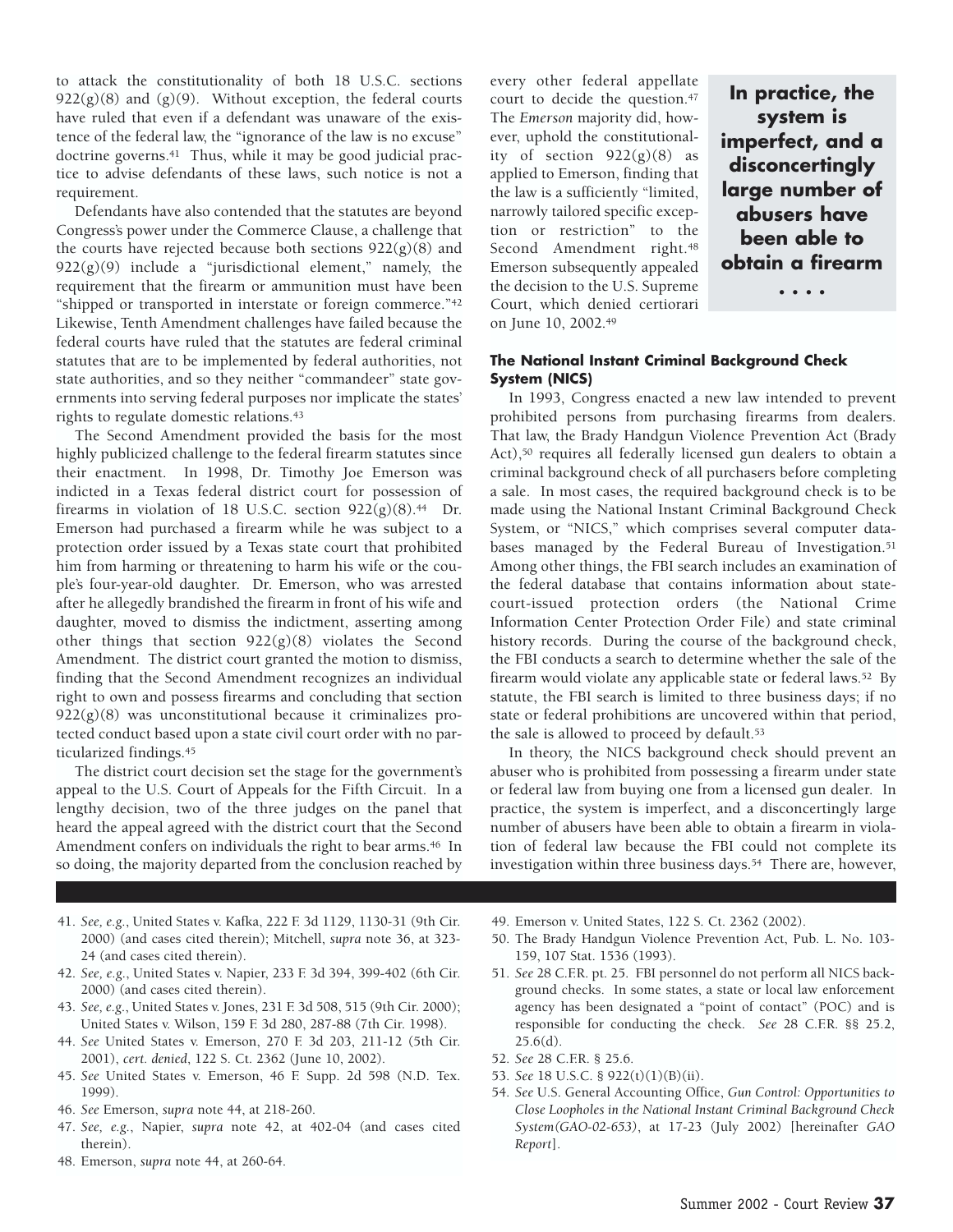**Confusion also arises over a state court judge's role in the** *enforcement* **of the 18 U.S.C. section 922(g)(8) prohibition . . . .**

some practical steps that judges can and should take to improve the speed and accuracy of the FBI investigation. Doing so would significantly increase the likelihood that their protection orders and judgments of conviction will be enforced and that community and survivor safety will be

enhanced. These steps are discussed in detail below.

## **State Judges' Role with Respect to Federal Firearm Laws**

What is the relationship between the federal and state firearm laws, and to what extent do state court judges play a role in the enforcement of the federal laws? Those questions are the source of considerable confusion among members of the bench and bar throughout the country.

Perhaps the most common misunderstanding about the relationship between the federal and state firearm prohibitions arises when the two sets of laws address similar situations but differ significantly in their approach. For instance, we have seen that under the federal Gun Control Act (18 U.S.C. §  $922(g)(8)$ , a person subject to a domestic violence protection order meeting specific statutory criteria is not permitted to possess a firearm while the order is in effect. By contrast, many states impose such a ban only if the issuing court exercises its discretion to prohibit firearm possession as part of the order's terms and conditions. In such a state, the question arises whether a respondent legally can possess a firearm when the order does not include a state-law firearm prohibition yet otherwise satisfies the federal Gun Control Act requirements. In more formal legal terms, some judges wonder whether the federal law, under the Supremacy Clause of the U.S. Constitution, preempts or supercedes the state law.

In fact, this is neither a situation that triggers the Supremacy Clause nor one that enables the state court judge to abrogate the federal firearm laws. Rather, both sets of laws remain in full force and both apply to this situation. The respondent would not be subject to a state-law firearm prohibition, because the judge opted not to invoke her authority to prohibit gun possession, but the respondent nonetheless would be subject to federal prosecution under the federal gun law, because the federal prohibition is independent of state law. This analysis holds true for all of the federal firearm statutes discussed above.55

Confusion also arises over a state court judge's role in the *enforcement* of the 18 U.S.C. section 922(g)(8) prohibition when it is a state court order of protection that triggers the federal law. Especially in states where the protection order form provides a space for the issuing judge to indicate whether the federal prohibitions apply, some judges misunderstand their role. For instance, some judges are under the misimpression that they can "over-ride" the operation of 18 U.S.C. section  $922(g)(8)$ simply by not checking the appropriate space on a protection order form, or by including language in the order to the effect that the federal law does not apply against the respondent.

In fact, section  $922(g)(8)$  does not rely upon state law definitions or standards to determine whether a person is prohibited from possessing a firearm. Rather, the question of whether a protection order issued by a state court triggers the section  $922(g)(8)$  prohibition is determined solely by reference to the specific requirements of the *federal* statute. In practice, this means that the particular findings and terms of the order must be assessed against the federal requirements enumerated in section  $922(g)(8)$ , and inquiry must be made into whether the federal notice and hearing requirements were satisfied.

Thus, an otherwise qualifying protection order will still trigger the federal prohibition even if the issuing judge rules that the respondent is entitled to possess a firearm under state law, or if the judge fails to note on the order that the federal prohibition would apply (for example, by failing to mark a box on the form that indicates application of the federal prohibition). Simply put, state court judges do not determine the applicability of the federal law.56

All of this is not to say, however, that the actions of state court judges do not profoundly affect the operation of the federal law. In fact, the nature of the conduct proscribed by the order or of the findings of fact included therein determines whether the federal law applies. For instance, by ensuring that their orders hew to the specific requirements of section  $922(g)(8)$  (that is, that they contain the requisite findings or prohibitory language or both), judges can facilitate subsequent enforcement of the federal firearm laws. In addition, judges can promote the deterrent effect of the federal law by providing the respondent with both written and oral notice that they will be in violation of section  $922(g)(8)$  if they possess or purchase a firearm while the protection order is in effect. By indicating on the order the relationship between the parties as well as the order's compliance with the due process requirements of section  $922(g)(8)$ , judges can also make it clear that a protection order triggers the federal prohibition. Other practical steps that state court judges can take to facilitate enforcement of section  $922(g)(8)$  and the other federal laws are described in further detail below.

## **Full Faith and Credit and Firearm Prohibitions in Protection Orders**

The Violence Against Women Act of 1994 included provisions requiring the interjurisdictional enforcement of protection orders. Codified at 18 U.S.C. sections 2265 and 2266, these "full faith and credit" provisions of VAWA require states and Indian tribes to enforce protection orders issued in other jurisdictions as if they had been issued by the enforcing state or

55. *See NICS Frequently Asked Questions*, *supra* note 29, at 1-2.

triggers 18 U.S.C. § 922(g)(8) and do not rely upon state authorities' determinations. Personal communication with Fanny L. Haslebacher, Senior Attorney, National Instant Criminal Background Check Program, Federal Bureau of Investigation.

<sup>56.</sup> In fact, when FBI personnel conduct the NICS background check on a potential firearm purchaser and find that a protection order has been issued against the purchaser, they are required to perform an independent analysis to determine whether the order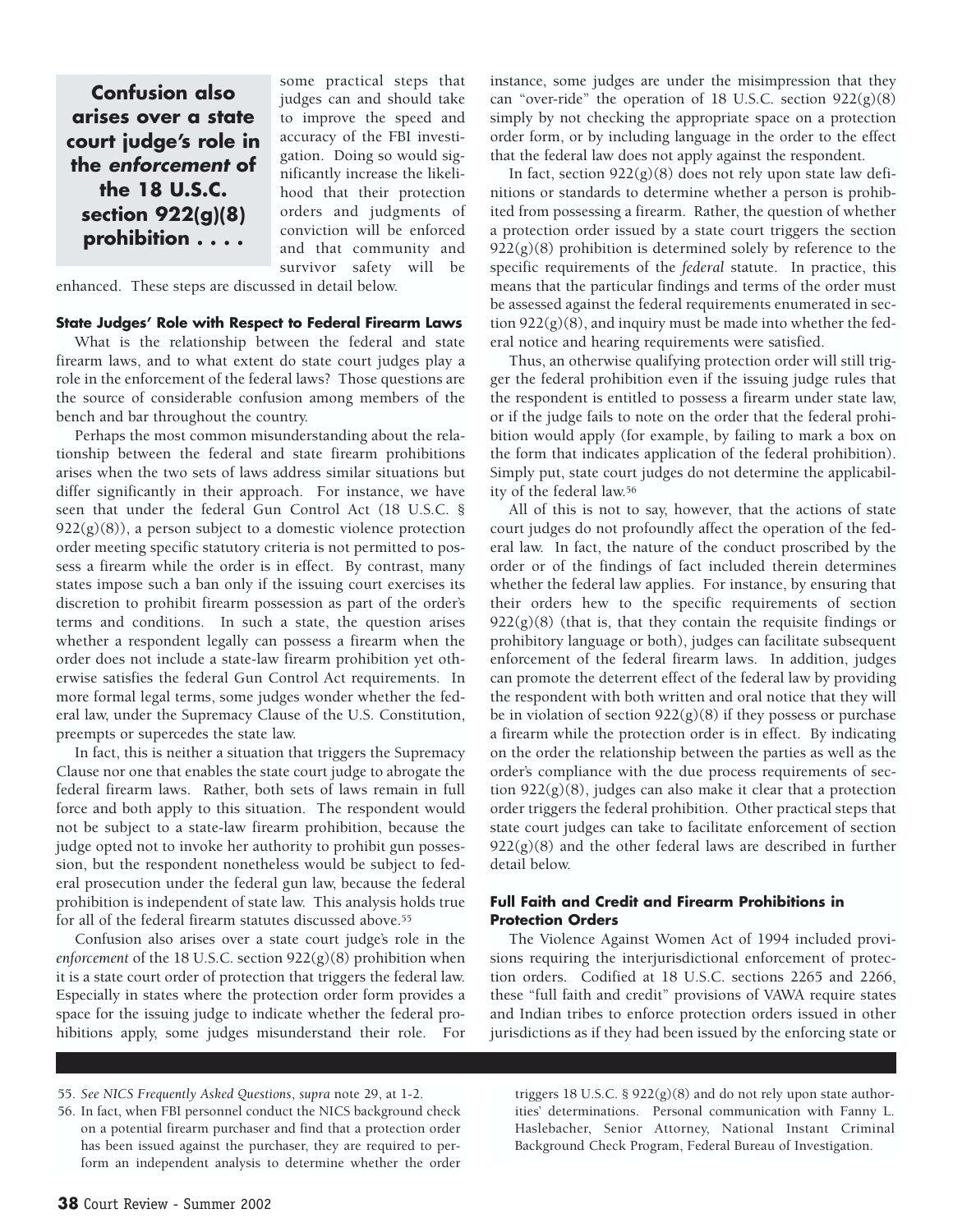tribe, provided certain jurisdictional and due process requirements are met.57 That mandate applies to firearm restrictions in protection orders and requires that such restrictions be enforced even if the enforcing jurisdiction does not authorize judges to include a firearm prohibition in a protection order.

Judges must be aware that violation of a firearm prohibition in an out-of-jurisdiction protection order can be the basis of a prosecution in the enforcing jurisdiction, using whatever enforcement mechanism is applied to violations of orders issued within that jurisdiction. Even if the protected party would not have been eligible for the order in the enforcing jurisdiction, and even if the duration of the order exceeds the maximum duration allowed for orders issued in the enforcing jurisdiction, VAWA mandates enforcement of the foreign order, including any firearm provisions.58

## **EFFECTIVE JUDICIAL PRACTICE**

Having a clear understanding of the law is essential to good judicial practice. It is also helpful to look at some specific examples that judges confront in courtrooms on a regular basis. The following are judicial practices that can help safeguard the community. By taking some simple steps in the courtroom and by encouraging clerks of court and other court personnel to ensure that relevant information is gathered and conveyed to the appropriate agencies, judges can do much to facilitate the effective operation of the state and federal laws described above. While we recognize that state law and procedures vary from jurisdiction to jurisdiction, the following should be of general applicability, regardless of a jurisdiction's idiosyncrasies.

#### Question the Parties About Firearms

Judges should take every opportunity to ask about the presence of firearms when issues of domestic violence are presented. All court forms that relate to civil and criminal domestic violence cases should have questions regarding the presence and possession of firearms. In the civil arena, such forms include applications for a civil protection order, ex parte and final protection order forms, requests for extension or renewal of an order, and requests to vacate or dismiss an order. In criminal cases, they include bail or condition-of-release orders, arraignment forms, and disposition orders. The court should inquire at each stage of the civil process whether the defendant owns or has access to firearms—an inquiry that should be made at both the ex parte hearing and at the hearing on the merits (final hearing). The petitioner may not know if the respondent has firearms, or may be aware of only some of the weapons. Therefore, judges should obtain from the respondent, under oath, a list of all firearms to help ensure that all are relinquished at the final hearing.

Such an inquiry is especially important at the final hearing if firearms were *not* removed at the ex parte stage, whether because state law does not permit removal at that stage, because the court did not so order, or because the defendant did not have any firearms at the time. To reassert control over the survivor or to seek revenge, a respondent subject to a protection order may attempt to

**Judges should take every opportunity to ask about the presence of firearms when issues of domestic violence are presented.**

acquire a firearm after being served with a protection order. If the temporary order did not include a prohibition against possession, the respondent may have legally obtained a firearm<sup>59</sup> and now may pose a significant threat to the survivor's safety.

Inquiry on the criminal side is equally important. At the bail hearing or arraignment, as well as upon a conviction, the court should inquire and have defendants state under oath those firearms that they own or have in their possession. This information will facilitate both the entry of a specific removal order and law enforcement's retrieval of the firearms. The court should remember that if the conviction is a qualifying misdemeanor crime of domestic violence under federal law, 18 U.S.C. section  $922(g)(9)$  prohibits possession of firearms. If state law permits removal, the judge should order it; if not, the judge should notify defendants of the federal law and their responsibility to dispossess themselves of any firearms.

### Understand the Nuances of "Possession"

As previously explained, under federal law and many state laws, an abuser may not, upon issuance of a civil protection order or conviction of a qualifying misdemeanor crime of domestic violence, "possess" firearms. Frequently abusers will report having "sold" their firearms to a friend or relative, coincidentally just at the time of the domestic violence incident. The court must determine whether this is a bona fide sale, and should request proof of the transaction. If it was a fraudulent transfer, further action may be warranted.

Another scenario is where the abuser transfers possession of firearms to friends or family members, feeling that this may help ensure retrieval at the end of the case. Such a scenario raises questions of "constructive possession."60 If a respondent can ask for, or physically retrieve without barrier, any of the firearms transferred to a third party, such action may not constitute the requisite relinquishment. A respondent who has constructive possession of firearms has the opportunity to use them, which is an action expressly prohibited by law. A court

#### 57. *See* 18 U.S.C. § 2265(a)-(b).

- 58. Specific questions regarding VAWA's full faith and credit provisions may be directed to the National Center on Full Faith and Credit at (800) 256-5883, ext. 2.
- 59. Recall that 18 U.S.C. §  $922(g)(8)$  does not apply to ex parte protection orders because it requires that the order have been issued after a hearing of which the respondent received actual notice and

at which the respondent had an opportunity to participate.

60. *See, e.g.*, United States v. Quilling, 261 F.3d 707, 712 (7th Cir. 2001) (defining "constructive possession" in a federal Gun Control Act case as existing when "a person . . . knowingly has the power and the intention at a given time to exercise dominion and control over an object, either directly, or through others," and affirming conviction based upon constructive, but not actual, possession).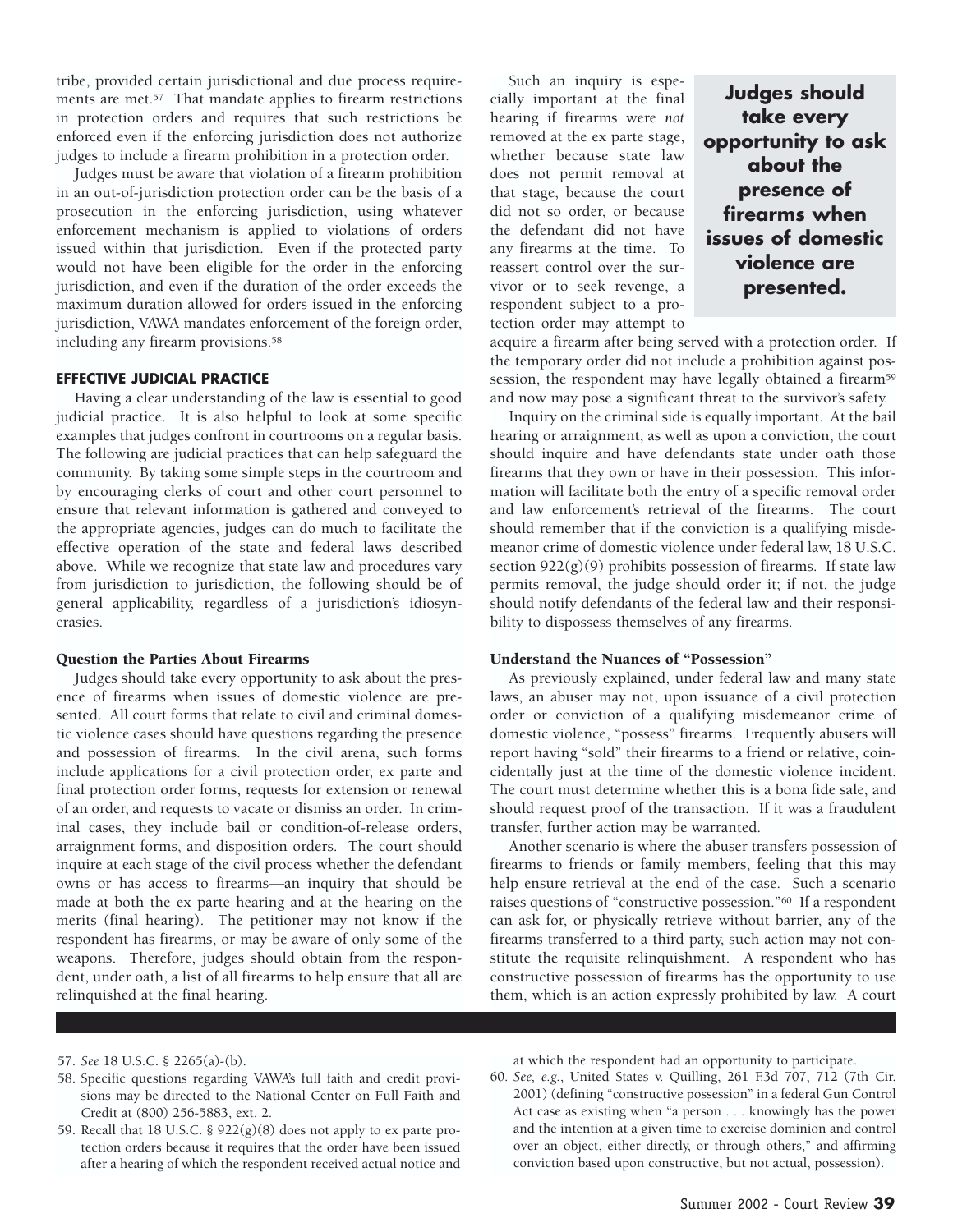**One effective monitoring mechanism used by some courts is to require that law enforcement provide an accounting . . . of all firearms removed . . . .**

should order that all such firearms be truly relinquished, for instance, to a law enforcement agency.

A related scenario is presented when a respondent, who has been removed from the joint residence with the survivor, moves into his parents' home where access to firearms is available (whether they are the respondent's own weapons that he "sold" to them or

gave to them for safekeeping, or they are his parents' weapons). The court should consider ordering relinquishment of such weapons to law enforcement, especially if they are owned by the respondent.

Another possibility to consider under such circumstances is to have an arrangement with the federal authorities responsible for enforcing the federal firearm prohibitions, specifically the assistant United States Attorney assigned to domestic violence cases and agents of the Bureau of Alcohol, Tobacco and Firearms. They may send a letter to the respondent's relatives advising them of the federal laws that prohibit granting possession of firearms to those who are disqualified and warning them of the significant penalties attached to such a conviction. Of course, if the parents or others who have been asked to hold the firearms are present in the courtroom, the court may address them and so note in the record. In addition, it may be advisable to have them sign an acknowledgment of receipt of the court order, and include language to document that they were made aware of the federal prohibitions and the penalties that will attach if they allow the respondent access to the firearms.

## Use All Available State and Federal Authority to Disarm **Offenders**

In addition to asking about the presence of firearms, judges should issue appropriate orders that will provide for the safety of the survivor. The court should utilize a risk assessment or "dangerousness" checklist of some type to determine the propriety of removing firearms if such removal is discretionary. The existence of prior protection orders, threats, firearms offenses, suicide attempts, and harm to pets are but a few of the factors that would suggest removal is appropriate, since all are indicia of potential serious violence. By the same token, in criminal cases such an assessment should be conducted at a hearing to set bail conditions, as well as at arraignment, and, if the defendant is convicted, as part of the dispositional order (whether incarceration, probation, parole, etc.).61 The court should be careful to order relinquishment at all stages where it is mandatory under state law, including upon issuance of a protection order or upon conviction of a qualifying offense.

# Build Accountability into the Process

Orders do not mean much, and judicial efforts to provide safety become moot, if an abuser is not made to follow a court order and, in the process, kills an intimate partner. In addition to issuing comprehensive orders, the court has a responsibility to ensure that orders are followed and that firearms are relinquished pursuant to whatever state process exists.

One effective monitoring mechanism used by some courts is to require that law enforcement provide an accounting to the court of all firearms removed, based upon the affidavit that the abuser signs in court. If an abuser refuses to relinquish the firearms, or if law enforcement is otherwise unable to obtain them, the court may, under appropriate circumstances, issue a search warrant for law enforcement to obtain the guns or a bench warrant for the defendant's arrest for failure to comply with the court order.

# Provide Litigants with Notice of Federal Firearms Protections and Full Faith and Credit

No one wants surprises in this line of work, least of all survivors who may be unaware of the protections afforded or even abusers who may be unaware of the restrictions imposed. At all hearings that result in a state or federal firearms prohibition, the court should explain, on the record, all prohibitions that apply. Especially where only the federal prohibitions apply, providing oral and written notice is an important practice. While this may take a few extra minutes of court time, it offers the opportunity to clarify any questions the abuser may have, to create a record of "notice" to the abuser,<sup>62</sup> and to send a message, in the presence of the survivor, that safety is a priority set by the court and the community. Perhaps most important, the court can also use this opportunity to help the survivor to understand that law enforcement or the prosecutor should contact federal authorities if there is a violation of the federal law.

In addition, the court should advise the parties that under 18 U.S.C. section 2265, VAWA's full faith and credit provision, the firearms restrictions will be enforced not only in their own jurisdiction, but across the country in all jurisdictions. Thus, possession of or attempts to purchase firearms in another jurisdiction will be thwarted, just as they will be in the issuing jurisdiction. Both survivors and abusers may be unaware that federal law mandates nationwide enforcement of protection orders and all of the restrictions therein.

# Enter Court Orders into State and Federal Registries

To maximize enforcement of protection orders, it is imperative to enter them immediately into a state protection order registry, if one exists, and the federal registry maintained by the

61. In addition, judges considering whether to enter a deferred adjudication order (e.g., an adjournment in contemplation of dismissal) should conduct a dangerousness assessment and, if appropriate and permitted by state law, impose as a condition that the defendant not possess firearms.

62. As explained above, however, notice of the federal firearm prohibitions is not necessary to support a conviction. *See supra* note 41 and accompanying text.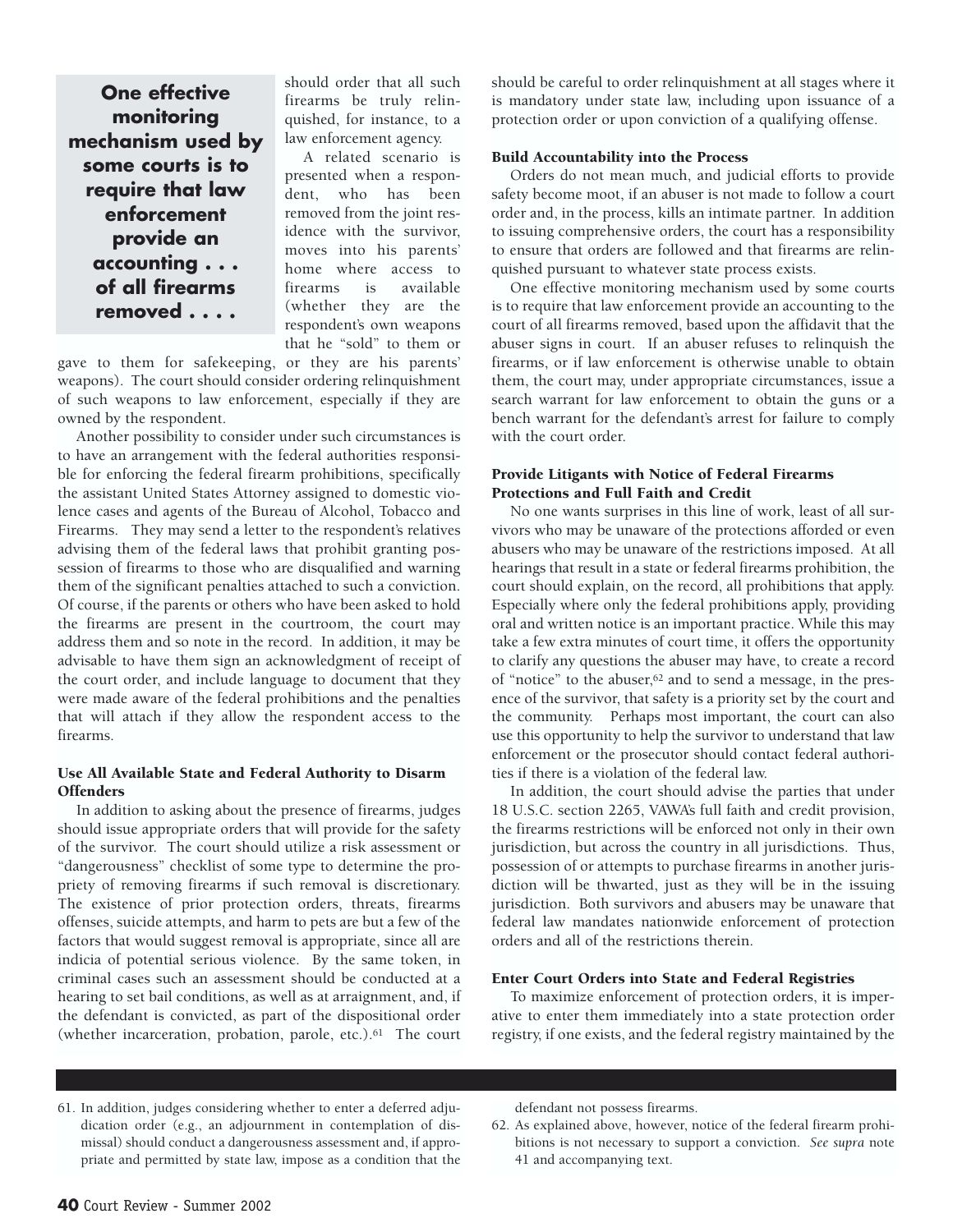FBI (the National Crime Information Center (NCIC) Protection Order File). Some jurisdictions have an "automatic feed" mechanism so that a single entry will accomplish both. In some locations, court clerks enter the data directly from the court; in others, a different state agency is responsible for data entry. Whoever holds this responsibility should ensure that forms are completed appropriately so that the orders can be entered properly and accessed nationwide.

It is not uncommon for abusers to cross jurisdictional lines and violate protection orders or commit other offenses. If protection orders are not entered in registries, courts and law enforcement in the new jurisdiction may not be aware of the firearms prohibitions and may not mandate removal in appropriate circumstances (such as when a new victim seeks an order against the same individual, or the defendant attempts to purchase a weapon and the FBI or law enforcement in the new jurisdiction cannot locate the protection order in the federal registry).

To ensure that protection order information can be entered into the NCIC Protection Order File, the entering agency must have specific identifying information required by the federal database. Of particular importance is the respondent's numeric identifier, which may be, among other things, a date of birth, Social Security number, or driver's license number and expiration date. Some opportunities to capture this information arise at these points in the process: when completing a petition for a protection order, the survivor can also complete a defendant information sheet with descriptive information; upon service of a protection order, law enforcement can ask the respondent for proof of identity, including a driver's license that would indicate a date of birth, or a Social Security card, or, at a minimum, officers can simply ask the respondent to state such information; and at the final hearing, the court can ask the respondent to provide the information prior to the commencement of the hearing.

Obtaining the numeric identifier will greatly facilitate entry of appropriate orders into the state and federal registries. This will not only provide enhanced protection to victims, but can also help to prevent any inappropriate arrests or detentions when identifying information is questionable.

# Support the National Instant Criminal Background Check System by Ensuring that Your Court Is Responsive to FBI Requests for Information

The National Instant Criminal Background Check System (NICS) depends on timely, accurate information to prevent unlawful firearm purchases. Because the Brady Act allows the FBI (or an FBI-designated state agency in the case of "point of contact" states) only three business days to determine whether there is any reason why an individual should not be able to purchase a firearm, the relevant information needs to be in the NICS databases or readily available from the originating court in order for the system to be effective.

In addition to ensuring that the information from their protection orders is quickly and accurately entered into the NCIC Protection Order File, judges can facilitate NICS background checks by being responsive to requests from the FBI for information concerning their orders and final disposition records. Unfortunately, this is not always the case. The General Accounting Office's recent study of the NICS system's first three years of opera-

**Clearly, the FBI's ability to perform Brady checks within the threeday period is impeded when jurisdictions do not enter their orders into the NCIC . . . .**

tion, from November 1998 to October 2001, revealed that 95% of the checks were completed within the three business days allotted.63 The other 5% is troubling, however, because it represents permitted purchases by thousands of people who were prohibited by state or federal law from buying a firearm. In fact, the GAO found that nearly 3,000 domestic abusers were able to purchase firearms simply because the FBI was unable to complete the background check within the time allotted.64

When the FBI later discovers that a sale should not have been authorized, the agency asks agents from the Bureau of Alcohol, Tobacco and Firearms to retrieve the firearm. That procedure, sometimes called a "delayed denial" retrieval, presents enhanced risks for the law enforcement officers who must take back guns from an individual who has already "legally" acquired them.

Significantly, the GAO also found that while 14% of the almost 200,000 blocked purchases were stopped because the purchaser had been convicted of a misdemeanor domestic violence crime, that prohibition accounted for 26% of the delayed denial retrievals.65 As the GAO noted, this difference is "disproportionately large" and the unlawful purchases present considerable risk to public safety.66

What exactly is causing this problem? Simply put, the FBI's lack of timely access to complete and accurate information concerning the purchaser's criminal history is to blame. Clearly, the FBI's ability to perform Brady checks within the three-day period is impeded when jurisdictions do not enter their orders into the NCIC Protection Order File, do not update criminal history information as it becomes available, or, even less excusably, refuse or delay in responding to the FBI's requests for clarifying information. Each missing piece of information means additional personnel time devoted to tracking it down from the relevant jurisdiction. Far worse, when the necessary information is not found quickly enough, a purchase may be allowed by default and, as occurred in the July 2001 case described at the beginning of this article, the abuser may use the firearm to kill the victim. Timely entry of such

63. *See GAO Report, supra* note 54. Over the approximately the same three year period (from Nov. 30, 1998 to Oct. 7, 2001), the NICS background check blocked almost 200,000 gun purchases by persons who were legally prohibited from possessing a firearm. *Id*. at 19 (chart).

64. *See id.* at 19 (chart).

<sup>65.</sup> *See id*. at 18.

<sup>66.</sup> *See id.*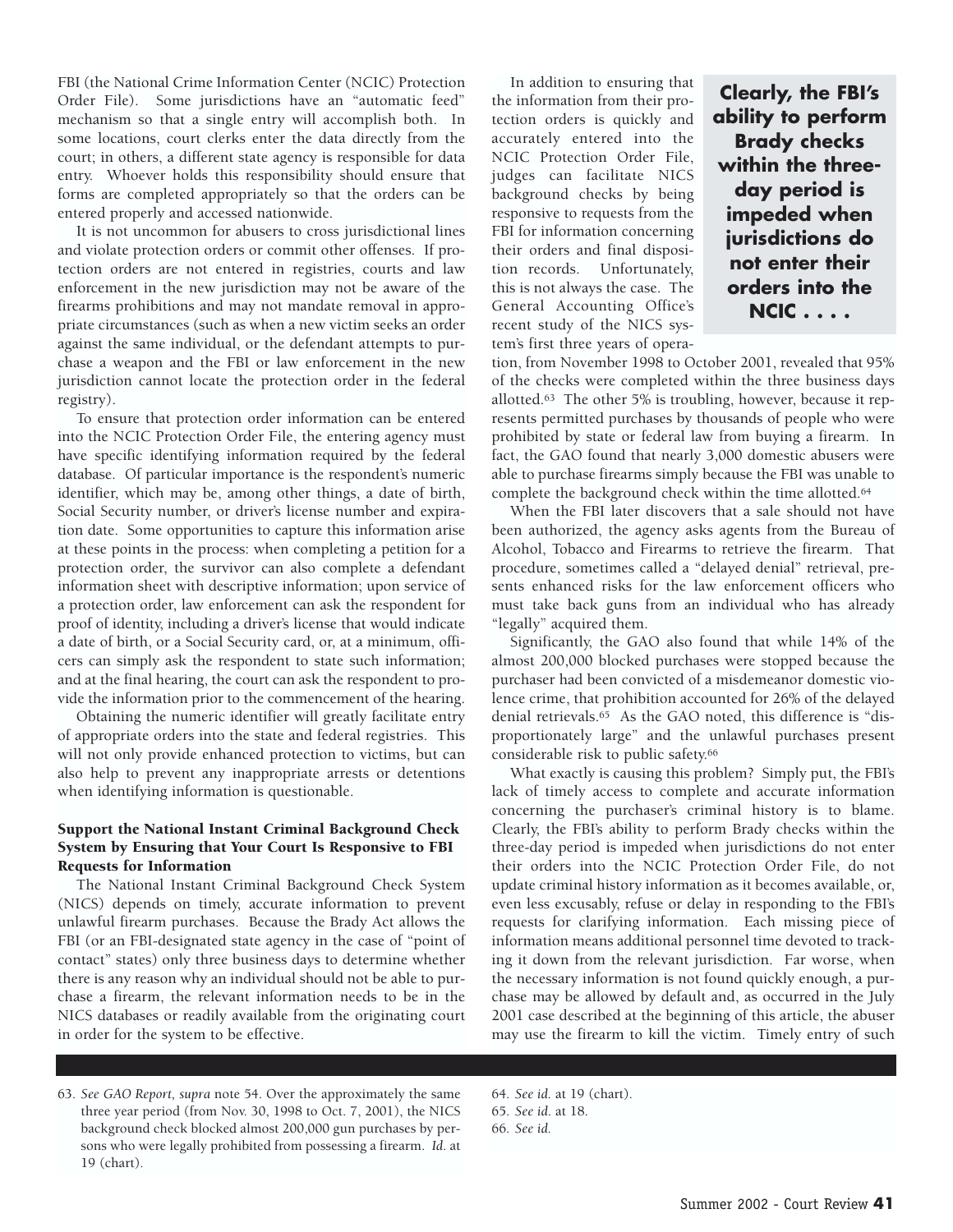**A simple and effective procedure to prevent the return of firearms to disqualified individuals has been implemented in New Hampshire.** data is an important element in promoting public safety, especially for an at-risk population. Judges should take all steps necessary to ensure that all relevant information regarding their orders and criminal case dispositions is readily available to the NICS system and that their courthouses are responsive to FBI requests.

# Develop a Safe Returns Process

When an abuser petitions for return of firearms because a civil protection order expires or is dismissed at the request of the petitioner, or because a qualifying misdemeanor domestic violence conviction has been expunged, the court should take all reasonable steps to ensure that it does not authorize return of the firearms to a person who may nonetheless be disqualified. A typical example is where a civil protection order expires after its one-year duration and the survivor, after being notified, decides not to apply for an extension. On the basis of these facts alone, it would appear appropriate to authorize the return. However, the same respondent may be subject to a protection order issued by another court in the same state (potentially even the same court) or in another state, protecting a *different* victim. Or the abuser may have previously been convicted of a misdemeanor crime of domestic violence (not expunged) that triggered a lifetime disqualification from possessing a firearm.

The disqualifications follow and flow with the individual abuser, not the case. Thus, it is essential that the court perform a search to determine whether there is any other pending case or cause that would impose a state or federal firearm prohibition on the abuser. It is not enough simply to examine the pending case. By so limiting its search, the court may inadvertently issue an order instructing a police department to return a gun to an individual who is legally prohibited from possessing one.

In addition, by providing notice to the survivor that the abuser has petitioned for a return of firearms, the court may be able to obtain supplementary information from the survivor that will assist in determining whether the abuser is a disqualified person. Of course, notice to survivors will also enable them to take steps, if necessary, to plan for their own and their children's safety in light of the fact that the abuser will soon regain legal access to firearms.

A simple and effective procedure to prevent the return of firearms to disqualified individuals has been implemented in New Hampshire. The state statute on protection from abuse requires the court to conduct a hearing, with notice to the victim, the defendant, and the relevant law enforcement agency, before any firearms can be returned.<sup>67</sup> The courts and the New Hampshire Department of Safety have developed a process in which the defendant completes a motion and affidavit for return of firearms, tracking the information from the federal form used for the Brady background check. The Department of Safety runs a records check to determine whether there is any reason the firearms should not be returned to the defendant, including the existence of a disqualifying protection order, a disqualifying misdemeanor conviction, or any other disqualifying factor (such as a drug conviction). If such a reason is found, the defendant is given the opportunity to rebut the evidence at a hearing. If no reason is found, the court issues an order authorizing the return. The victim is aware of the petition for return of firearms by virtue of having received notice.

This simple process is a good example of collaboration between agencies and branches of government to promote public safety. The New Hampshire Attorney General, the state coalition against domestic violence, and the state legislature all recognized the inherent value in such collaboration and worked together to implement it.

#### Facilitate the Revocation of Firearm Permits

The GAO's recent report on the NICS program identified a threat to survivor and community safety posed by state firearm-permit programs. Twenty-six states issue so-called "conceal carry" permits that exempt the permit holder from a NICS background check when he or she purchases a firearm.<sup>68</sup> In 16 of those states, *all* such permit holders are exempt from background checks.69 Although states have procedures for the revocation of permits when the holder loses eligibility, for instance, if the holder is convicted of a misdemeanor crime of domestic violence or becomes subject to a protection order, there appears to be very little effort to assure that permits are in fact surrendered. In its study, the GAO visited six states that issue conceal carry permits and found that only two actively seek out permit holders to retrieve revoked permits. Only one of the states imposes a criminal penalty against those who do not surrender revoked permits.70

Absent active monitoring of permit holders and swift recovery of revoked permits, a person with an invalid permit may nonetheless be able to use it to evade a background check and purchase a gun. In fact, that is exactly what happened in the Christmas Day 2001 slayings described in the first section of this article.

Judges can facilitate revocation and recovery of conceal carry permits by ensuring that their orders are transmitted to the permit authority—be it a court, law enforcement, or another agency—by entering them into a statewide registry or by other means. If the court itself is the permit authority, as was the case in the Christmas Day murders, judges should

<sup>67.</sup> *See* N.H. REV. STAT. ANN § 173-B:5(X).

<sup>68.</sup> See *GAO Report, supra* note 54, at 12.

<sup>69.</sup> *See id.*